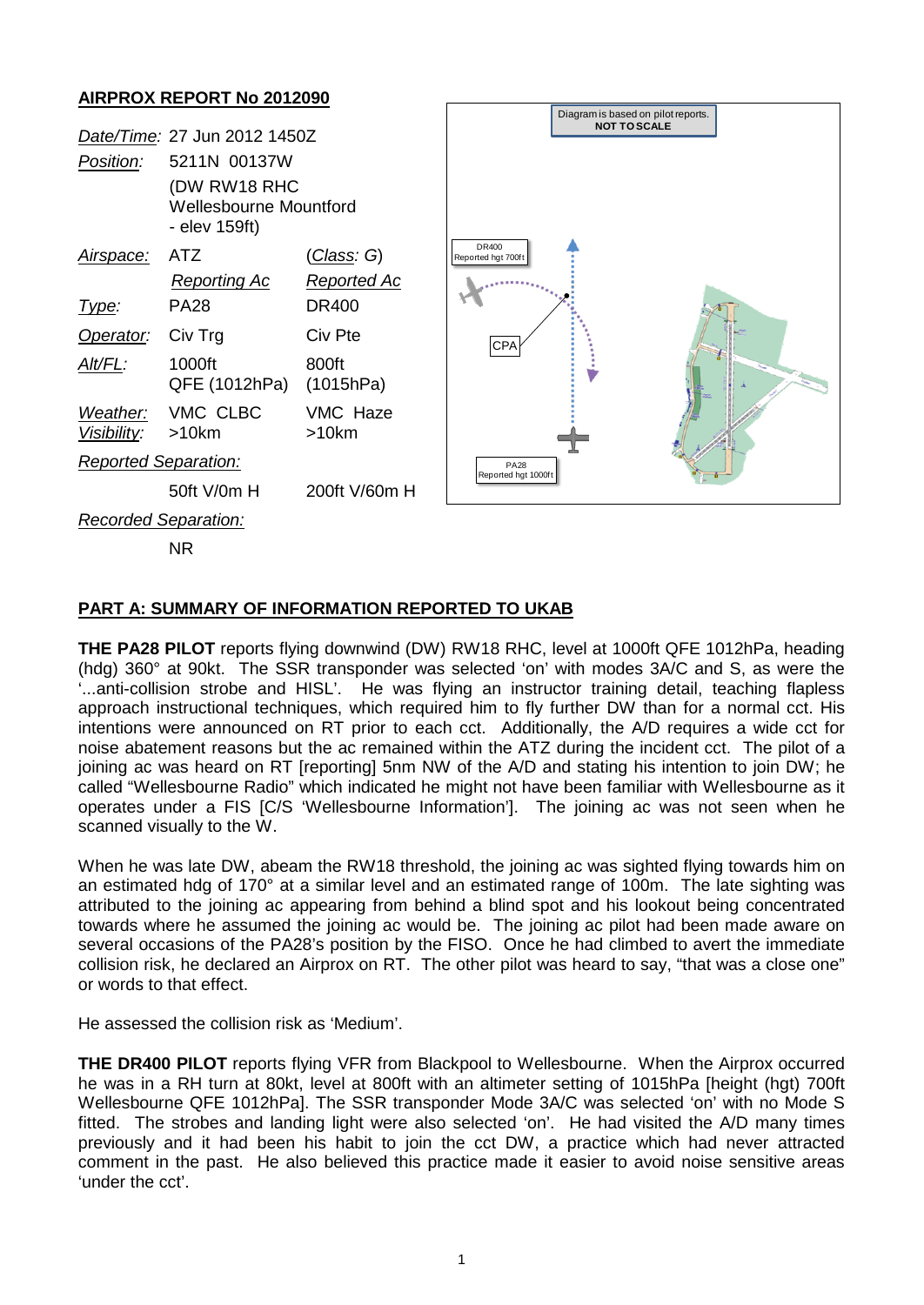He had telephoned the A/D prior to departure and was told there '... was nothing particularly to know about ...', and that RW18 was in use. He arrived at the A/D from the W, having called joining and confirmed the RW in use at a range of 10nm. At that time he was aware of 2 ac in the cct, one of which was on approach, and the other that 'had just rolled through'.

He had some difficulty identifying the A/D, and then in confirming the A/D layout due to haze. He approached in a gentle descent, and by the time he had established his position he was well down the DW side of the RW having descended to 800ft [hgt 700ft]. However, he believed he was still some distance from the airfield, outside what he would normally have regarded as the cct pattern, so he turned R to intercept the upwind end of the DW leg. He remained level at hgt 700ft and informed Wellesbourne of his actions.

The FISO warned him of another ac close to his position [the subject PA28] which he saw almost simultaneously, 250m ahead, 200ft above and to his L. He continued his R turn maintaining visual contact with the PA28.

Recognising that he had a responsibility when joining the cct to give way to ac already established, he spoke with, and apologised to, the PA28 pilot on landing who pointed out that the O/H join was the preferred join at the A/D although there was no mention of this in the DR400 pilot's flight guide.

[UKAB Note(1): UK AIP, AD 2-EGBW-1-5, 2.22 – FLIGHT PROCEDURES states:

... 2. Arrivals

> a. Pilots are requested to contact Wellesbourne at least 10 minutes before ETA Wellesbourne.

b. Overhead joins preferred.]

He also remarked that a call of "flapless" may not be enough for other pilots to fully understand how that may change an ac's cct pattern.

He assessed the collision risk as 'Low'.

**THE WELLESBORNE MOUNTFORD FISO** reports that the DR400 pilot contacted him for joining information, inbound from the NW. The PA28 pilot was already established in the RW18 cct pattern.

The DR400 pilot then requested to join DW, to which the FISO replied with cct traffic information and that a DW join would be at his discretion. He saw the DR400 pilot approaching from the W at cct height and realised there was a possible confliction with the PA28 pilot, who was DW at the time. He advised the DR400 pilot of the DW traffic [the subject PA28] in his 2 o'clock. The DR400 pilot reported that he was visual with the traffic. The PA28 pilot was then observed to take avoiding action by climbing, shortly after which he reported an Airprox.

**ATSI** reports that the pilot of a PA28 reported an Airprox in the Wellesbourne Mountford ATZ when he came into conflict with a DR400 at approximately 1450 UTC. The ATZ comprises Class G airspace defined by a circle radius 2nm centred on RW18/36 from surface to hgt 2000ft aal (elev 159ft).

The PA28 was operating VFR, undertaking instructor training ccts in the RW18 RHC and was in receipt of a BS from 'Wellesbourne Information' [124.025 MHz].

The DR400 was operating VFR on a flight from Blackpool to Wellesbourne Mountford and was in receipt of a BS from 'Wellesbourne Information'.

CAA ATSI had access to written reports from the pilots of both ac and the A/D FISO. It was not possible to extrapolate any details of the incident from area radar recordings as there was no Clee Hill radar availability at the time and therefore no recorded tracks below 2300ft in the subject location.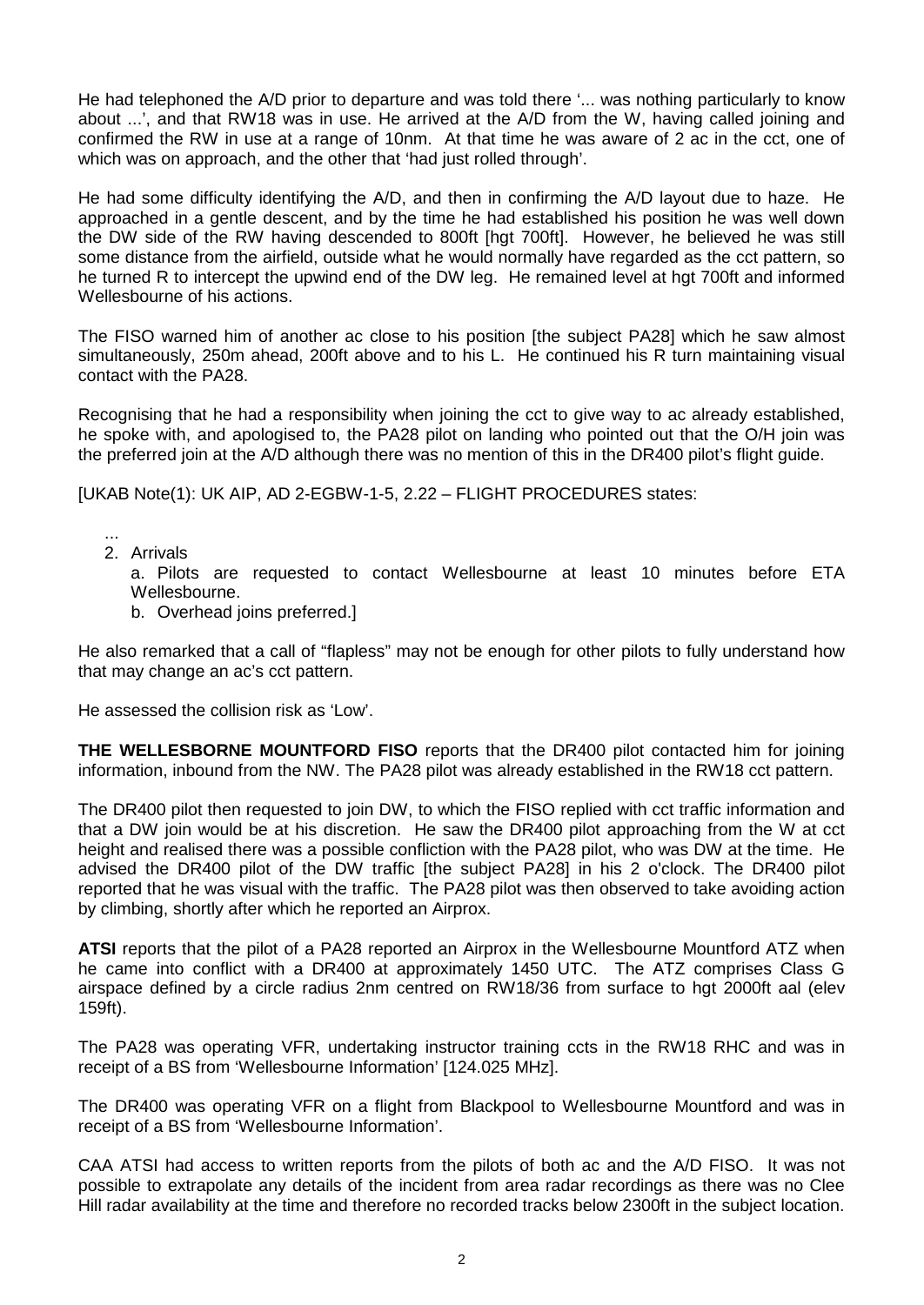The Coventry METARs for 1420 and 1450 were reported as:

METAR EGBE 271420Z 21012KT 170V240 9999 SCT017 22/18 Q1016= METAR EGBE 271450Z 22008KT 190V250 9999 SCT017 22/17 Q1016=

The written report from the A/D FISO stated that the DR400 requested joining instructions and was informed that there was a PA28 in the RW18 RHC. The DR400 requested a DW join and the FISO informed him that would be at his discretion. The FISO saw the DR400 approaching from the W, advised him of the potential confliction with the PA28 and expected him to position accordingly in the cct. The FISO observed the PA28 climb to avoid the DR400.

The Manual of Flight Information Services, CAP410 PART B, Chapter 1, Paragraph 7.4 states:

'Landing direction and traffic information on known traffic flying within the ATZ and the immediate surrounding local area is normally passed when the aircraft is still some distance away from the ATZ. This enables the pilot to determine if it is safe to proceed with the flight as planned and to intelligently position the aircraft in relation to other aircraft in the circuit pattern.'

Both ac were operating VFR in class G airspace so were ultimately responsible for collision avoidance.

[UKAB Note (2): The Rules of the Air Regulations 2007 (incorporating The Rules of the Air (Amendment) Regulations 2009), Schedule 1, Section 4, Paragraph 12 (Rule 12) states:

12 (1) Subject to paragraph (2), a flying machine, glider or airship flying in the vicinity of what the commander of the aircraft knows, or ought reasonably to know, to be an aerodrome shall:

(a) conform to the pattern of traffic formed by other aircraft intending to land at that aerodrome or keep clear of the airspace in which the pattern is formed; and

- (b) make all turns to the left unless ground signals otherwise indicate.
- (2) Paragraph (1) shall not apply if the air traffic control unit at that aerodrome otherwise authorises.

This extract is also published in CAP393, Air Navigation: The Order and the Regulations, section 2, section 4, para 12].

## **PART B: SUMMARY OF THE BOARD'S DISCUSSIONS**

Information available included written reports from the pilots of both ac and the Wellesbourne Mountford FISO.

The Board noted that although both pilots had an equal and shared responsibility to see and avoid, the DR400 pilot was required to conform to the pattern of traffic iaw Rule 12 of the RoA. Indeed, this Airprox was a prime example of why an O/H join is normally the safest way of joining a cct pattern. The Board opined that the slant range visibility in haze seemed to cause the DR400 pilot concern and that an O/H join would have kept him deconflicted from cct traffic whilst establishing the cct pattern wrt the A/D position and layout. The Board also noted it was probable that the DR400 pilot's habit of joining DW was reinforced by the absence of comment after previous DW joins. A DW join does not necessarily result in increased risk, but the habitual use of such a join does not take variable conditions into consideration and hence increases risk.